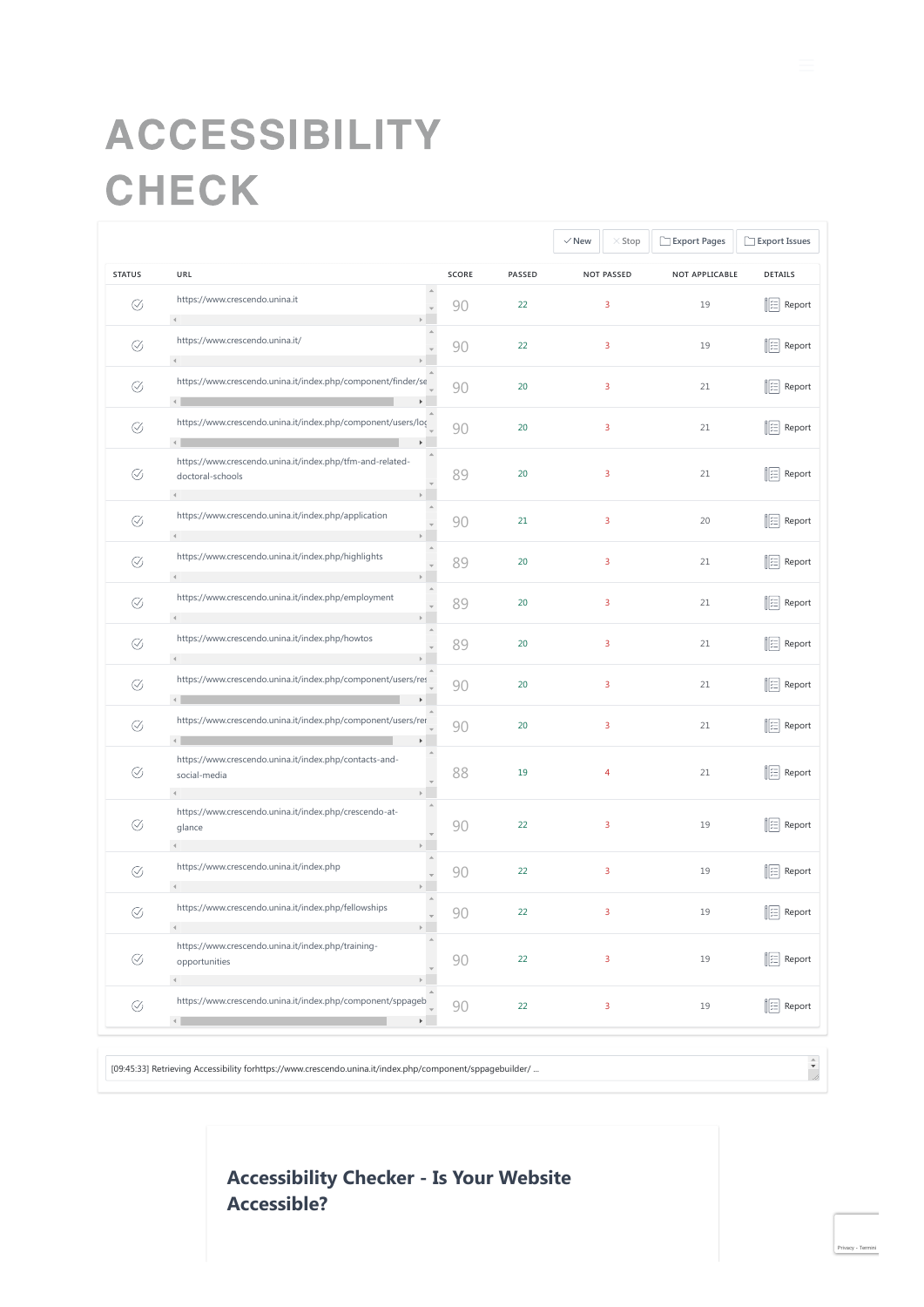With EXPERTE.com's Accessibility Checker, you can find out how accessible your website is. The tool crawls your site, making sure that each subpage can be correctly displayed by screen readers, allowing even blind and visually-impaired users to make full use of it.

The accessibility test assesses 41 features across eight categories. The most important categories are:

**Navigation**

Our test checks whether the site's navigation is consistent and accessible.

**ARIA**

ARIA is a semantic HTML extension that makes websites more accessible for those with disabilities. Our test checks whether ARIA has been correctly implemented.

#### **Names and labels**

Among other things, our test also checks whether form fields and buttons are marked with meaningful labels, and if images have alternative text.

## **Contrast**

For a significant number of users, text with low contrast is difficult or impossible to read. Our test checks whether the [contrast ratio](https://www.experte.com/accessibility/contrast) between background and foreground colors is sufficient.

## **Tables and lists**

Screen readers offer functions that make navigating tables and lists much easier. We check whether these have been implemented correctly.

## **Audio & Video**

If a video contains subtitles, those with hearing impairments users can better understand its content. This test checks if there are correct markups.

### **Internationalization & Localization**

When you specify a valid language on your site, screen readers can correctly display text. Our test checks whether a valid language has been specified.

# **FAQs**

#### **What does website accessibility mean?**

An accessible website is one that is designed in such a way that people with disabilities and impairments of any kind can use it without restriction.

## **Why should my website be accessible?**

An accessible website can be enjoyed by everyone, regardless of their impairments or disabilities. This enables you to reach a larger target group, increase your site's usability, and contribute to integrating those with impairments into the Internet.

#### **How does the Accessibility Checker work?**

After entering a URL, EXPERTE.com's Accessibility Checker crawls your website, examining up to 500 URLs on it for accessibility. The test is based on Lighthouse, an open-source tool, with the score (from 0-100) indicating your site's technical accessibility.

Please note, that an automated accessibility check is only able to detect a subset of issues and that manual testing is always encouraged.

# **Accessibility Checks in Detail**

Below you can find a description for each of the elements which our Accessibility Checker examines.

## **Navigation**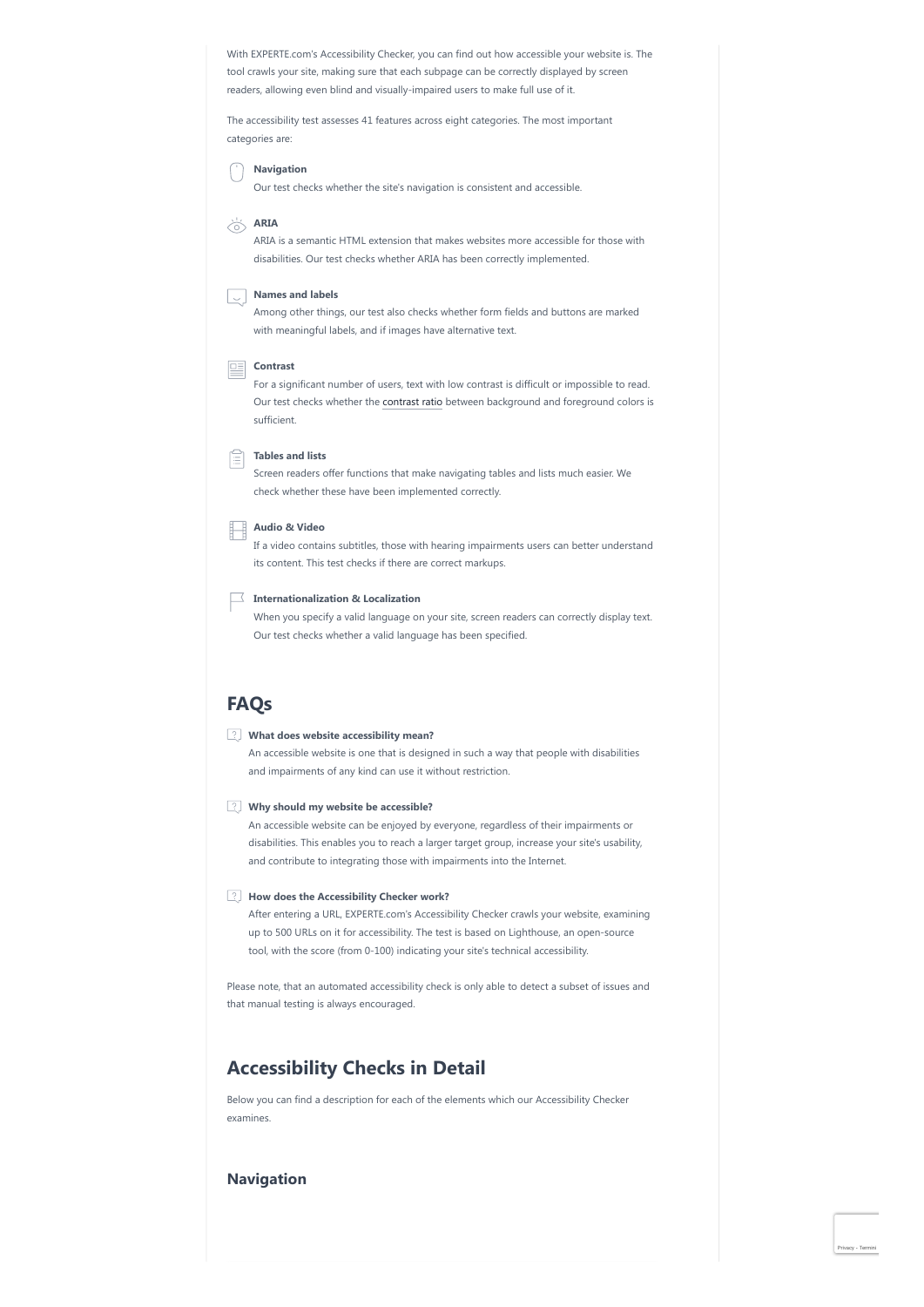|                | [accesskey] values are unique                                                                        |
|----------------|------------------------------------------------------------------------------------------------------|
| 1              | Through the input of a combination of keys, users can quickly focus on one aspect of a               |
|                | page. For proper navigation, each access key must be unique.                                         |
|                | The page contains a heading, skip (navigation) link, or landmark area                                |
| $\overline{2}$ | Including means to bypass repetitive content lets keyboard users navigate pages more<br>efficiently. |
|                | [id] attributes on active, focusable elements are unique                                             |
| 3.             | All focusable elements must have a unique id to ensure that they're readable by assistive            |
|                | technologies.                                                                                        |
|                | Heading elements appear in a sequentially-descending order                                           |
| 4.             | Properly ordered headings that do not skip levels endow pages with a semantic structure,             |
|                | making it easier for assistive technologies to navigate and understand them.                         |
|                | No element has a [tabindex] value greater than 0                                                     |
| 5.             | A value greater than 0 implies an explicit navigation order. Although technically valid, this        |
|                | often frustrates users who rely on assistive technologies.                                           |
|                |                                                                                                      |

# **ARIA**

| 1.<br>2.<br>3.<br>4.<br>5.<br>6. | [aria-*] attributes match their roles<br>Each ARIA role supports a specific subset of aria-* attributes. Mismatching these<br>invalidates the aria-* attributes.<br>[aria-hidden="true"] is not present on the document <body><br/>Assistive technologies, like screen readers, do not work properly when aria-hidden="true"<br/>is set on the document <boody>.<br/>[aria-hidden="true"] elements do not contain focusable sub-elements<br/>The presence of focussable sub-elements within an [aria-hidden="true"] element prevent<br/>those using assistive technologies like screen readers from taking full advantage of such<br/>interactive elements.<br/>ARIA input fields have accessible names<br/>When an input field doesn't have an accessible name, screen readers announce it with a<br/>generic name, making it uninformative for users who rely on screen readers.<br/>[role]s have all required [aria-*] attributes<br/>For some ARIA roles, attributes are required for describing the state of the element to<br/>screen readers.</boody></body> |
|----------------------------------|---------------------------------------------------------------------------------------------------------------------------------------------------------------------------------------------------------------------------------------------------------------------------------------------------------------------------------------------------------------------------------------------------------------------------------------------------------------------------------------------------------------------------------------------------------------------------------------------------------------------------------------------------------------------------------------------------------------------------------------------------------------------------------------------------------------------------------------------------------------------------------------------------------------------------------------------------------------------------------------------------------------------------------------------------------------------|
|                                  |                                                                                                                                                                                                                                                                                                                                                                                                                                                                                                                                                                                                                                                                                                                                                                                                                                                                                                                                                                                                                                                                     |
|                                  |                                                                                                                                                                                                                                                                                                                                                                                                                                                                                                                                                                                                                                                                                                                                                                                                                                                                                                                                                                                                                                                                     |
|                                  |                                                                                                                                                                                                                                                                                                                                                                                                                                                                                                                                                                                                                                                                                                                                                                                                                                                                                                                                                                                                                                                                     |
|                                  |                                                                                                                                                                                                                                                                                                                                                                                                                                                                                                                                                                                                                                                                                                                                                                                                                                                                                                                                                                                                                                                                     |
|                                  |                                                                                                                                                                                                                                                                                                                                                                                                                                                                                                                                                                                                                                                                                                                                                                                                                                                                                                                                                                                                                                                                     |
|                                  | Those elements with an ARIA [role], and their sub-elements that must have a<br>specific [role], have all required child elements.<br>Some ARIA parent roles must contain specific child roles to perform their intended<br>accessibility functions                                                                                                                                                                                                                                                                                                                                                                                                                                                                                                                                                                                                                                                                                                                                                                                                                  |
| 7.                               | [role]s are contained by their required parent element<br>Some ARIA child roles must be subordinated to specific parent roles to properly perform<br>their intended accessibility functions.                                                                                                                                                                                                                                                                                                                                                                                                                                                                                                                                                                                                                                                                                                                                                                                                                                                                        |
| 8.                               | [role] values are valid<br>ARIA roles must have valid values in order to perform their intended accessibility<br>functions.                                                                                                                                                                                                                                                                                                                                                                                                                                                                                                                                                                                                                                                                                                                                                                                                                                                                                                                                         |
| Q                                | ARIA toggle fields have accessible names<br>When a toggle field doesn't have an accessible name, screen readers announce it with a<br>generic name, making it uninformative for screen reader users.                                                                                                                                                                                                                                                                                                                                                                                                                                                                                                                                                                                                                                                                                                                                                                                                                                                                |
| 10.                              | [aria-*] attributes have valid values<br>Assistive technologies, like screen readers, are unable to interpret ARIA attributes if they<br>have invalid values.                                                                                                                                                                                                                                                                                                                                                                                                                                                                                                                                                                                                                                                                                                                                                                                                                                                                                                       |
| 11                               | [aria-*] attributes are valid and not misspelled<br>Similarly, assistive technologies, like screen readers, are unable to interpret ARIA attributes<br>if they have invalid names.                                                                                                                                                                                                                                                                                                                                                                                                                                                                                                                                                                                                                                                                                                                                                                                                                                                                                  |
| 12.                              | <b>ARIA IDs are unique</b>                                                                                                                                                                                                                                                                                                                                                                                                                                                                                                                                                                                                                                                                                                                                                                                                                                                                                                                                                                                                                                          |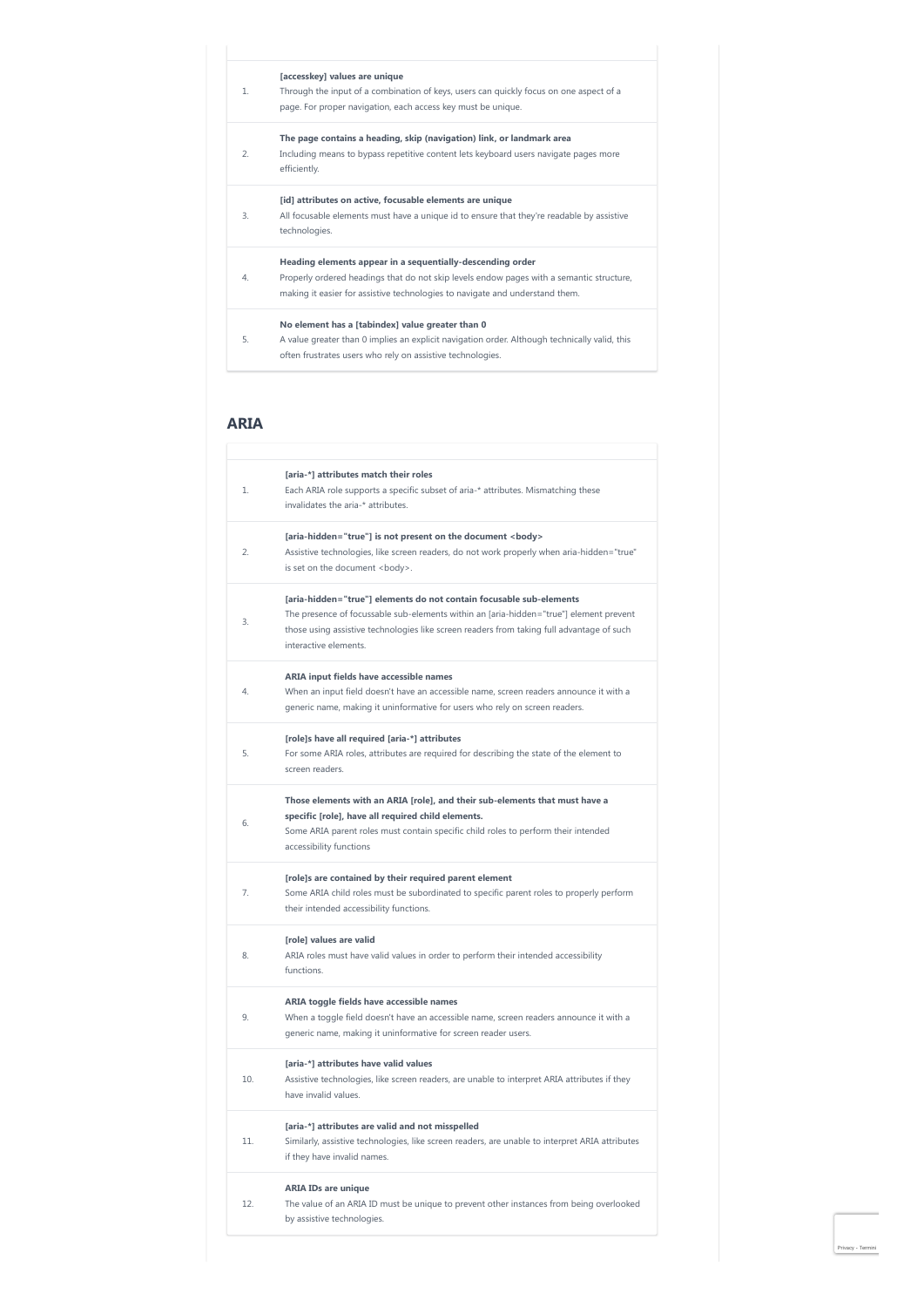# **Names and Labels**

|                | <b>Buttons have an accessible name</b>                                                             |
|----------------|----------------------------------------------------------------------------------------------------|
| 1.             | When a button doesn't have an accessible name, screen readers announce it as "button",             |
|                | making it uninformative for screen reader users.                                                   |
|                | Document has a <title> element</title>                                                             |
| 2.             | The title gives users of screen readers an overview of the page and helps those who use            |
|                | search engines to determine if a page is relevant to their search.                                 |
|                | None of the form fields have multiple labels                                                       |
| 3.             | Form fields with multiple labels can be confusingly announced by assistive technologies like       |
|                | screen readers using either their first, last, or all labels.                                      |
| 4.             | <frame/> - or <iframe> elements have a title</iframe>                                              |
|                | Screen reader users rely on frame titles to describe their content.                                |
|                | Image elements have [alt] attributes                                                               |
| 5.             | Informative elements should have short, descriptive alternate text. Decorative elements can        |
|                | be ignored with an empty alt attribute.                                                            |
|                | <input type="image"/> elements have [alt] text                                                     |
| 6.             | When an image is being used as an ' <input/> ' button, providing alternative text can help         |
|                | screen reader users understand the button's purpose.                                               |
|                | Form elements have associated labels                                                               |
| 7 <sup>1</sup> | Labels ensure that form controls are announced properly by assistive technologies, like            |
|                | screen readers                                                                                     |
|                | Links have an easily discernible name                                                              |
| 8.             | Link text (and alternate text for images, when used as links) that is discernible, unique, and     |
|                | focusable improves the navigation experience for screen reader users.                              |
|                | <object> elements have [alt] text</object>                                                         |
| 9.             | Screen readers cannot translate non-textual content. Adding alt text to <object> elements</object> |
|                | helps screen readers impart its meaning to users.                                                  |

# **Contrast**

| Background and foreground colors have a sufficient contrast ratio.                             |  |  |  |  |
|------------------------------------------------------------------------------------------------|--|--|--|--|
| This is important as text with low contrast is difficult or impossible for many users to read. |  |  |  |  |

# **Tables and Lists**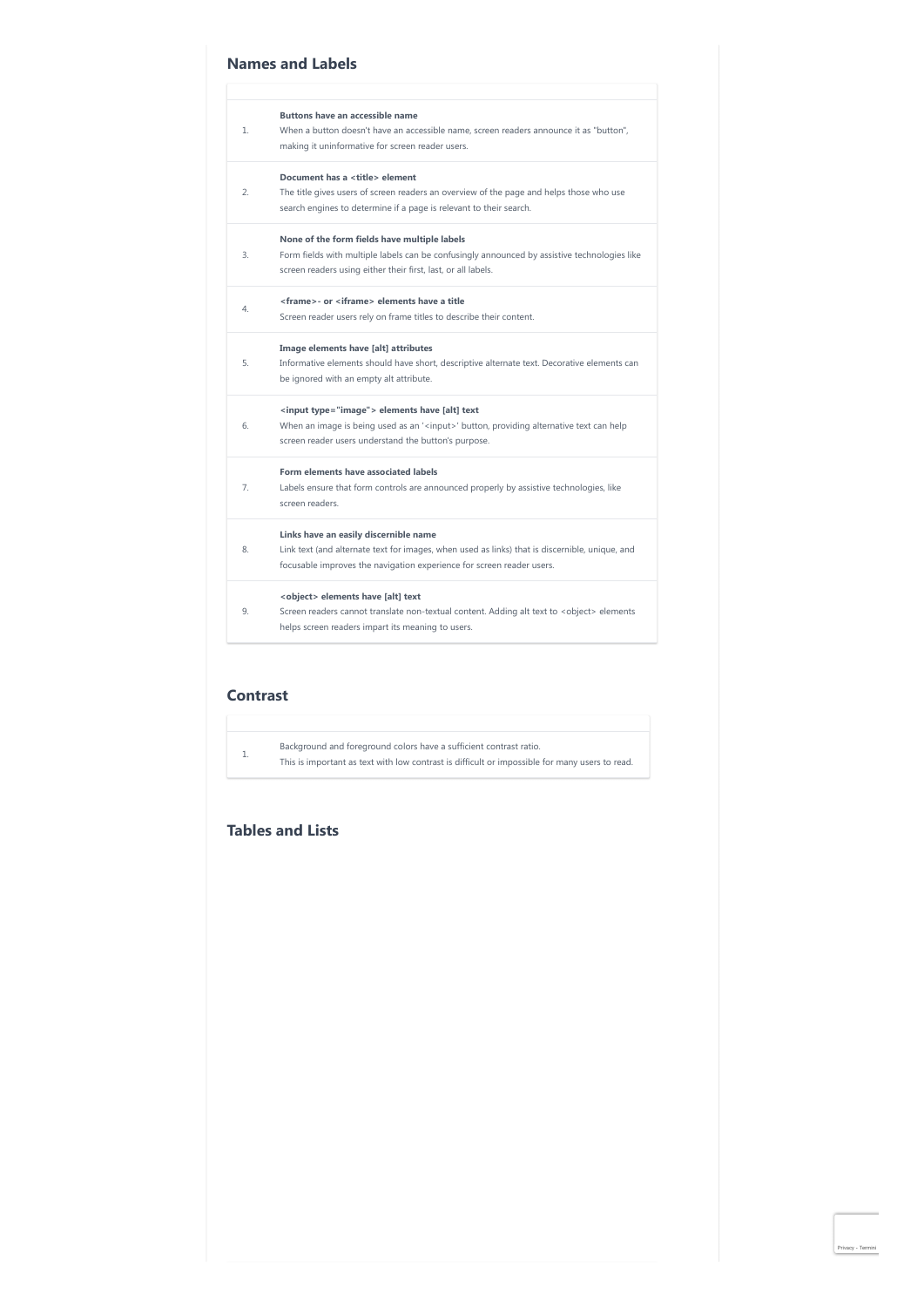| $\mathbf{1}$ . | <dl>'s only contain properly-ordered <dt> and <dd> groups, <script></script></dd></dt></dl> |
|----------------|---------------------------------------------------------------------------------------------|

## **Best Practices**

| $\mathbf{1}$ . | The document does not use <meta http-equiv="refresh"/><br>Users do not expect a page to refresh automatically, and doing so will return focus back to<br>the top of the page, resulting in a frustrating or confusing experience.                                         |
|----------------|---------------------------------------------------------------------------------------------------------------------------------------------------------------------------------------------------------------------------------------------------------------------------|
| $\overline{2}$ | [user-scalable="no"]` is not used in the <meta name="viewport"/> element and the<br>[maximum-scale] attribute is not less than 5<br>By disabling zooming, users who rely on screen magnification to properly see the contents<br>of a web page are greatly disadvantaged. |

## **Audio & Video**

|                | <video> elements contain a <track/> element with [kind="captions"]<br/>Videos with captions are easier for deaf or hearing impaired users to access.</video>                                                        |
|----------------|---------------------------------------------------------------------------------------------------------------------------------------------------------------------------------------------------------------------|
| $\overline{2}$ | <video> elements contain a <track/> element with [kind="description"]<br/>Audio descriptions provide relevant information for videos that dialogue cannot relay, such<br/>as facial expressions and scenes.</video> |

# **Internationalization and Localization**